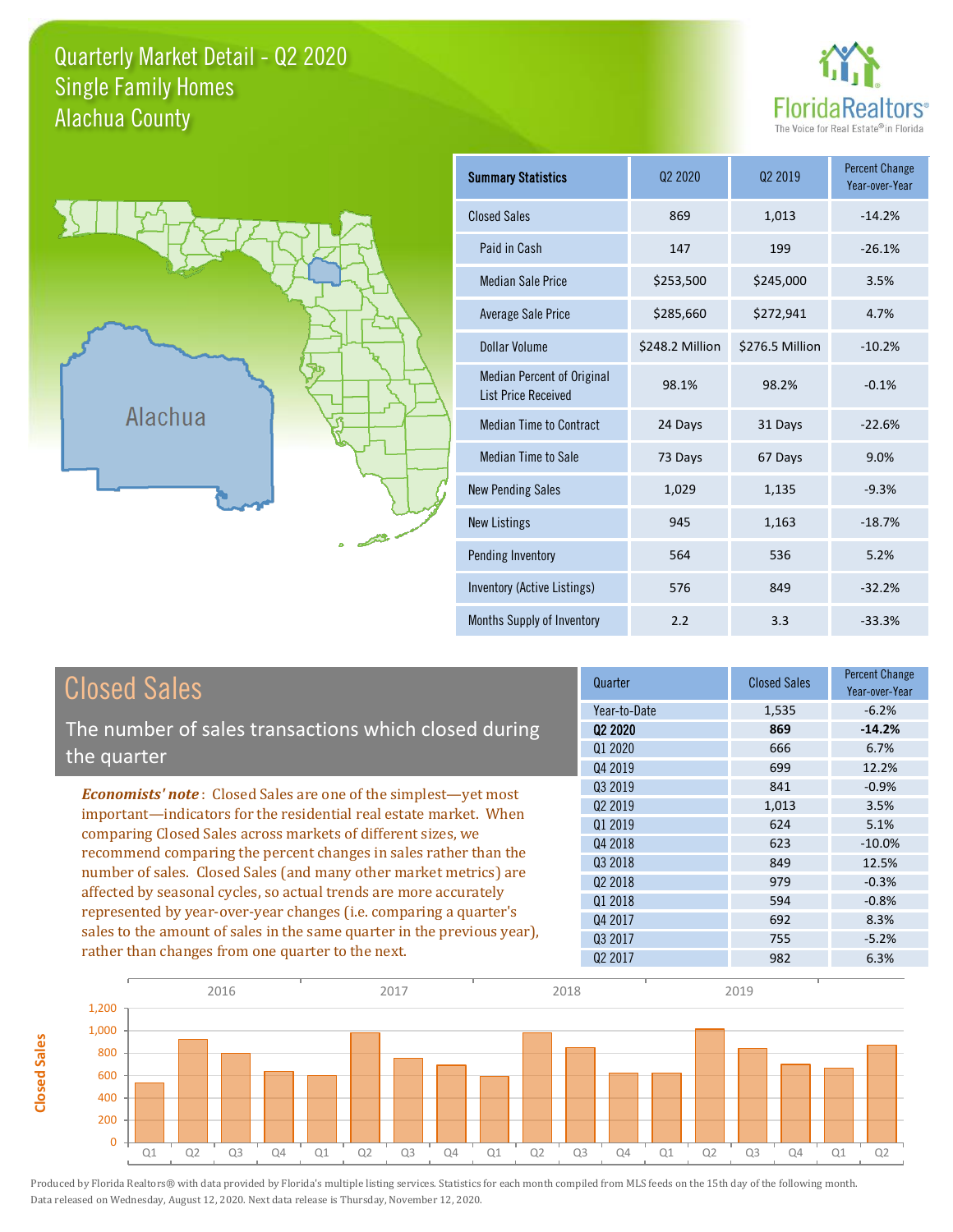

# Closed Sales by Sale Price

The number of sales transactions which closed during the quarter

*Economists' note:* Closed Sales are one of the simplest—yet most important—indicators for the residential real estate market. When comparing Closed Sales across markets of different sizes, we recommend comparing the percent changes in sales rather than the number of sales. Closed Sales (and many other market metrics) are affected by seasonal cycles, so actual trends are more accurately represented by year-over-year changes (i.e. comparing a quarter's sales to the amount of sales in the same quarter in the previous year), rather than changes from one quarter to the next.





### Median Time to Contract by Sale Price The median number of days between the listing date and contract date for all Closed Sales during the quarter

*Economists' note* : Like Time to Sale, Time to Contract is a measure of the length of the home selling process calculated for sales which closed during the quarter. The difference is that Time to Contract measures the number of days between the initial listing of a property and the signing of the contract which eventually led to the closing of the sale. When the gap between Median Time to Contract and Median Time to Sale grows, it is usually a sign of longer closing times and/or declining numbers of cash sales.

| Sale Price            | <b>Median Time to</b><br>Contract | <b>Percent Change</b><br>Year-over-Year |
|-----------------------|-----------------------------------|-----------------------------------------|
| Less than \$50,000    | 28 Days                           | $-54.8%$                                |
| \$50,000 - \$99,999   | 40 Days                           | 48.1%                                   |
| $$100,000 - $149,999$ | 25 Days                           | $-7.4%$                                 |
| $$150,000 - $199,999$ | 14 Days                           | $-48.1%$                                |
| \$200,000 - \$249,999 | 19 Days                           | $-32.1%$                                |
| \$250,000 - \$299,999 | 28 Days                           | $-3.4%$                                 |
| \$300,000 - \$399,999 | 33 Days                           | $-5.7%$                                 |
| \$400,000 - \$599,999 | 26 Days                           | $-43.5%$                                |
| \$600,000 - \$999,999 | 56 Days                           | 36.6%                                   |
| $$1,000,000$ or more  | 18 Days                           | $-64.7%$                                |



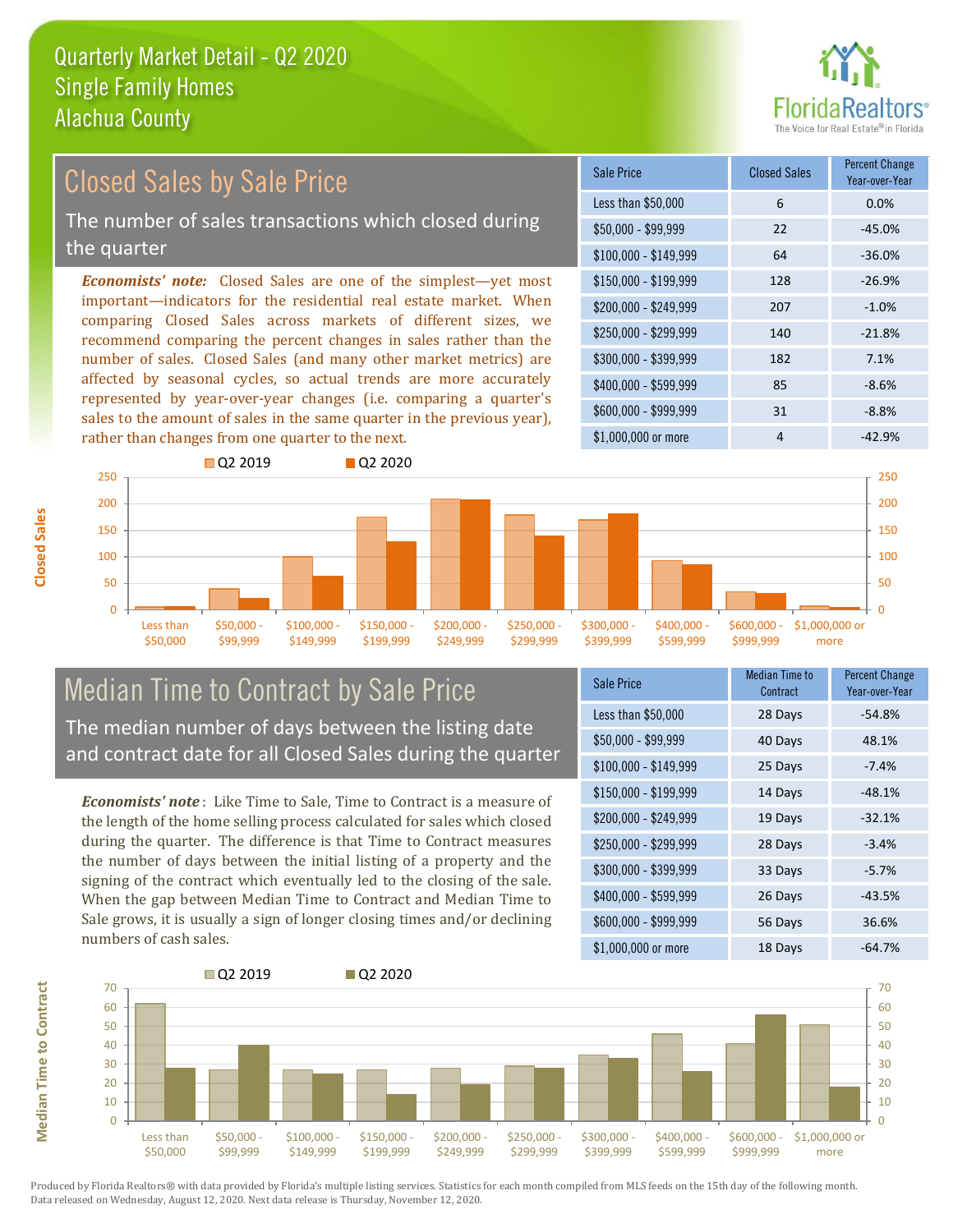

# New Listings by Initial Listing Price

The number of properties put onto the market during the quarter

*Economists' note:* New Listings tend to rise in delayed response to increasing prices, so they are often seen as a lagging indicator of market health. As prices rise, potential sellers raise their estimations of value—and in the most recent cycle, rising prices have freed up many potential sellers who were previously underwater on their mortgages. Note that in our calculations, we take care to not include properties that were recently taken off the market and quickly relisted, since these are not really *new* listings.

| <b>Initial Listing Price</b> | <b>New Listings</b> | <b>Percent Change</b><br>Year-over-Year |
|------------------------------|---------------------|-----------------------------------------|
| Less than \$50,000           | 3                   | $-72.7%$                                |
| \$50,000 - \$99,999          | 28                  | $-24.3%$                                |
| $$100,000 - $149,999$        | 54                  | $-29.9%$                                |
| $$150,000 - $199,999$        | 123                 | $-37.2%$                                |
| \$200,000 - \$249,999        | 214                 | $-3.2%$                                 |
| \$250,000 - \$299,999        | 144                 | $-37.7%$                                |
| \$300,000 - \$399,999        | 218                 | 19.8%                                   |
| \$400,000 - \$599,999        | 102                 | $-28.7%$                                |
| \$600,000 - \$999,999        | 47                  | $-9.6%$                                 |
| \$1,000,000 or more          | 12                  | $-7.7%$                                 |



### Inventory by Current Listing Price The number of property listings active at the end of the quarter

*Economists' note* : There are a number of ways to define and calculate Inventory. Our method is to simply count the number of active listings on the last day of the quarter, and hold this number to compare with the same quarter the following year. Inventory rises when New Listings are outpacing the number of listings that go off-market (regardless of whether they actually sell). Likewise, it falls when New Listings aren't keeping up with the rate at which homes are going offmarket.

| <b>Current Listing Price</b> | Inventory    | Percent Change<br>Year-over-Year |
|------------------------------|--------------|----------------------------------|
| Less than \$50,000           | $\mathbf{1}$ | $-83.3%$                         |
| $$50,000 - $99,999$          | 17           | $-19.0%$                         |
| $$100,000 - $149,999$        | 17           | $-63.8%$                         |
| $$150,000 - $199,999$        | 39           | $-51.9%$                         |
| \$200,000 - \$249,999        | 67           | $-43.7%$                         |
| \$250,000 - \$299,999        | 80           | $-45.2%$                         |
| \$300,000 - \$399,999        | 167          | $-1.8%$                          |
| \$400,000 - \$599,999        | 100          | $-33.8%$                         |
| \$600,000 - \$999,999        | 64           | $-21.0%$                         |
| \$1,000,000 or more          | 24           | $-11.1%$                         |



Produced by Florida Realtors® with data provided by Florida's multiple listing services. Statistics for each month compiled from MLS feeds on the 15th day of the following month. Data released on Wednesday, August 12, 2020. Next data release is Thursday, November 12, 2020.

**Inventory**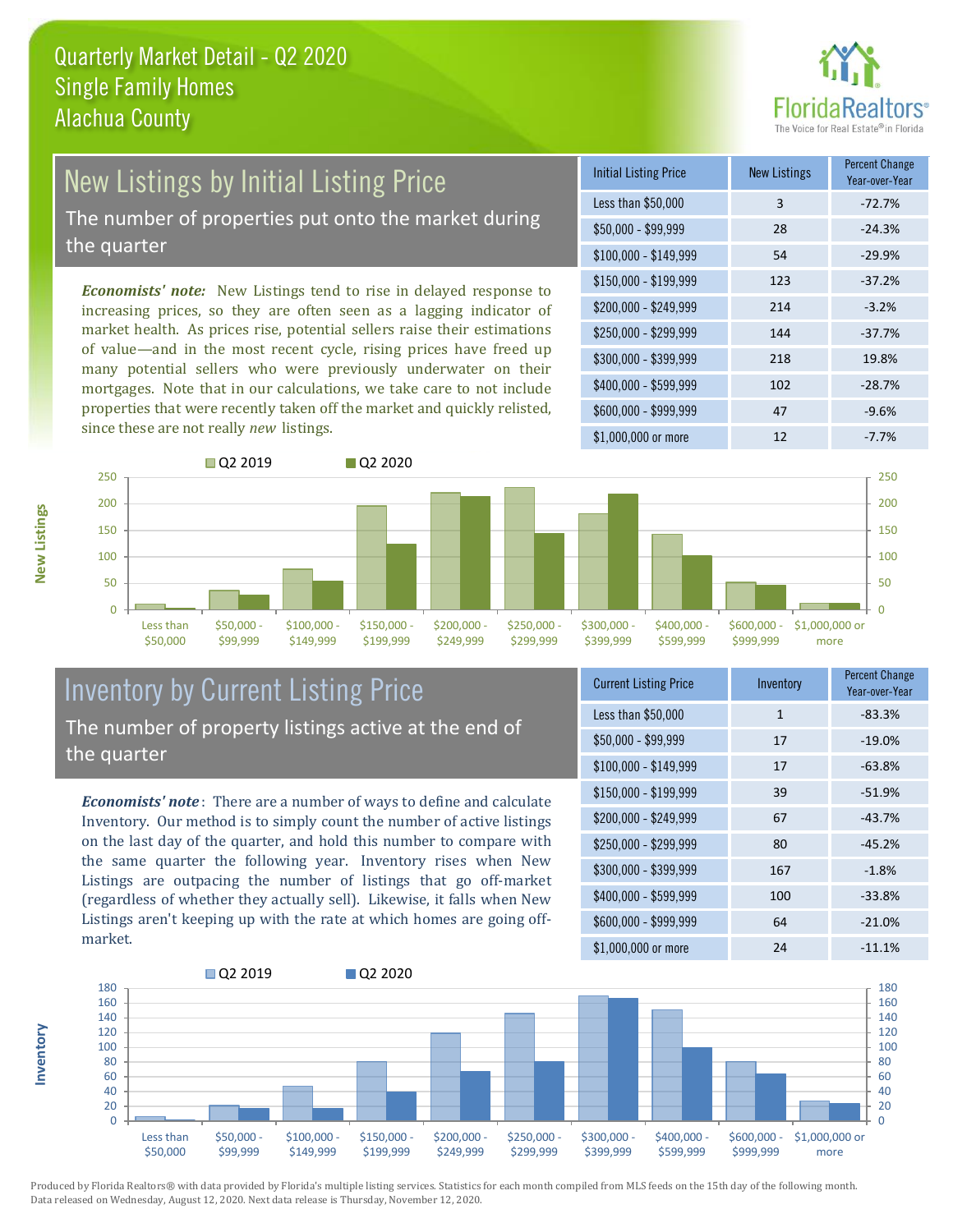### Quarterly Distressed Market - Q2 2020 Alachua County Single Family Homes



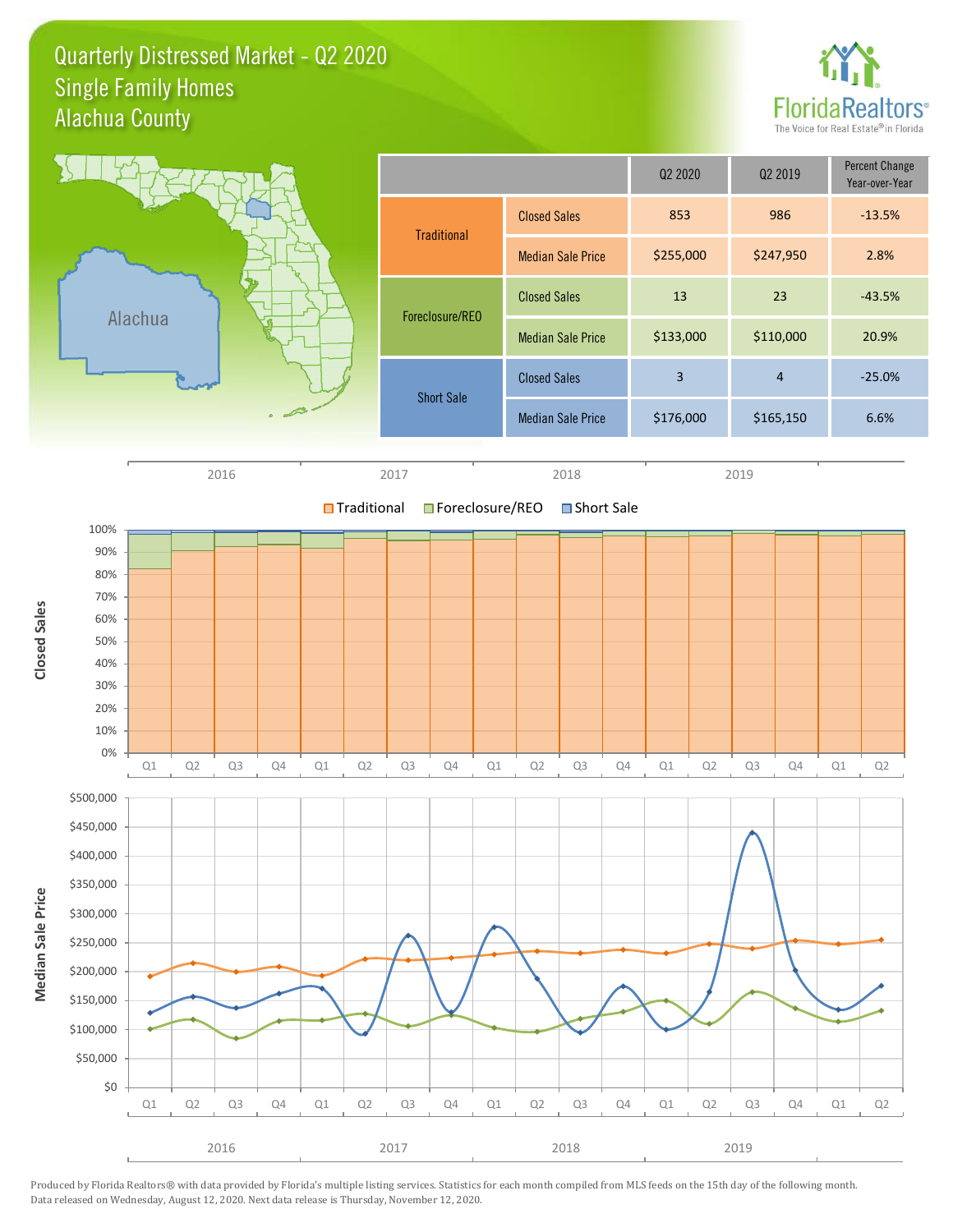Quarterly Market Detail - Q2 2020 Alachua County Townhouses and Condos





| <b>Summary Statistics</b>                                       | 02 2020        |                | <b>Percent Change</b><br>Year-over-Year |
|-----------------------------------------------------------------|----------------|----------------|-----------------------------------------|
| <b>Closed Sales</b>                                             | 211            | 295            | $-28.5%$                                |
| Paid in Cash                                                    | 96             | 144            | $-33.3%$                                |
| <b>Median Sale Price</b>                                        | \$138,500      | \$128,500      | 7.8%                                    |
| <b>Average Sale Price</b>                                       | \$142,959      | \$135,159      | 5.8%                                    |
| <b>Dollar Volume</b>                                            | \$30.2 Million | \$39.9 Million | $-24.3%$                                |
| <b>Median Percent of Original</b><br><b>List Price Received</b> | 97.1%          | 97.4%          | $-0.3%$                                 |
| <b>Median Time to Contract</b>                                  | 14 Days        | 21 Days        | $-33.3%$                                |
| <b>Median Time to Sale</b>                                      | 58 Days        | 54 Days        | 7.4%                                    |
| <b>New Pending Sales</b>                                        | 260            | 344            | $-24.4%$                                |
| <b>New Listings</b>                                             | 251            | 280            | $-10.4%$                                |
| <b>Pending Inventory</b>                                        | 117            | 126            | $-7.1%$                                 |
| <b>Inventory (Active Listings)</b>                              | 143            | 122            | 17.2%                                   |
| Months Supply of Inventory                                      | 2.2            | 1.7            | 29.4%                                   |

| <b>Closed Sales</b>                                                                                                                    | Quarter             | <b>Closed Sales</b> | <b>Percent Change</b><br>Year-over-Year |
|----------------------------------------------------------------------------------------------------------------------------------------|---------------------|---------------------|-----------------------------------------|
|                                                                                                                                        | Year-to-Date        | 404                 | $-12.6%$                                |
| The number of sales transactions which closed during                                                                                   | 02 2020             | 211                 | $-28.5%$                                |
| the quarter                                                                                                                            | Q1 2020             | 193                 | 15.6%                                   |
|                                                                                                                                        | Q4 2019             | 148                 | $-6.9%$                                 |
| <b>Economists' note:</b> Closed Sales are one of the simplest-yet most                                                                 | Q3 2019             | 234                 | $-4.1%$                                 |
| important—indicators for the residential real estate market. When                                                                      | Q <sub>2</sub> 2019 | 295                 | $-3.6%$                                 |
| comparing Closed Sales across markets of different sizes, we                                                                           | 01 2019             | 167                 | $-13.0%$                                |
| recommend comparing the percent changes in sales rather than the                                                                       | Q4 2018             | 159                 | 1.3%                                    |
|                                                                                                                                        | Q3 2018             | 244                 | 13.0%                                   |
| number of sales. Closed Sales (and many other market metrics) are<br>affected by seasonal cycles, so actual trends are more accurately | 02 2018             | 306                 | 9.7%                                    |
|                                                                                                                                        | Q1 2018             | 192                 | 10.3%                                   |
| represented by year-over-year changes (i.e. comparing a quarter's                                                                      | Q4 2017             | 157                 | 12.1%                                   |
| sales to the amount of sales in the same quarter in the previous year),                                                                | 03 2017             | 216                 | $-8.5%$                                 |
| rather than changes from one quarter to the next.                                                                                      | Q <sub>2</sub> 2017 | 279                 | 4.5%                                    |

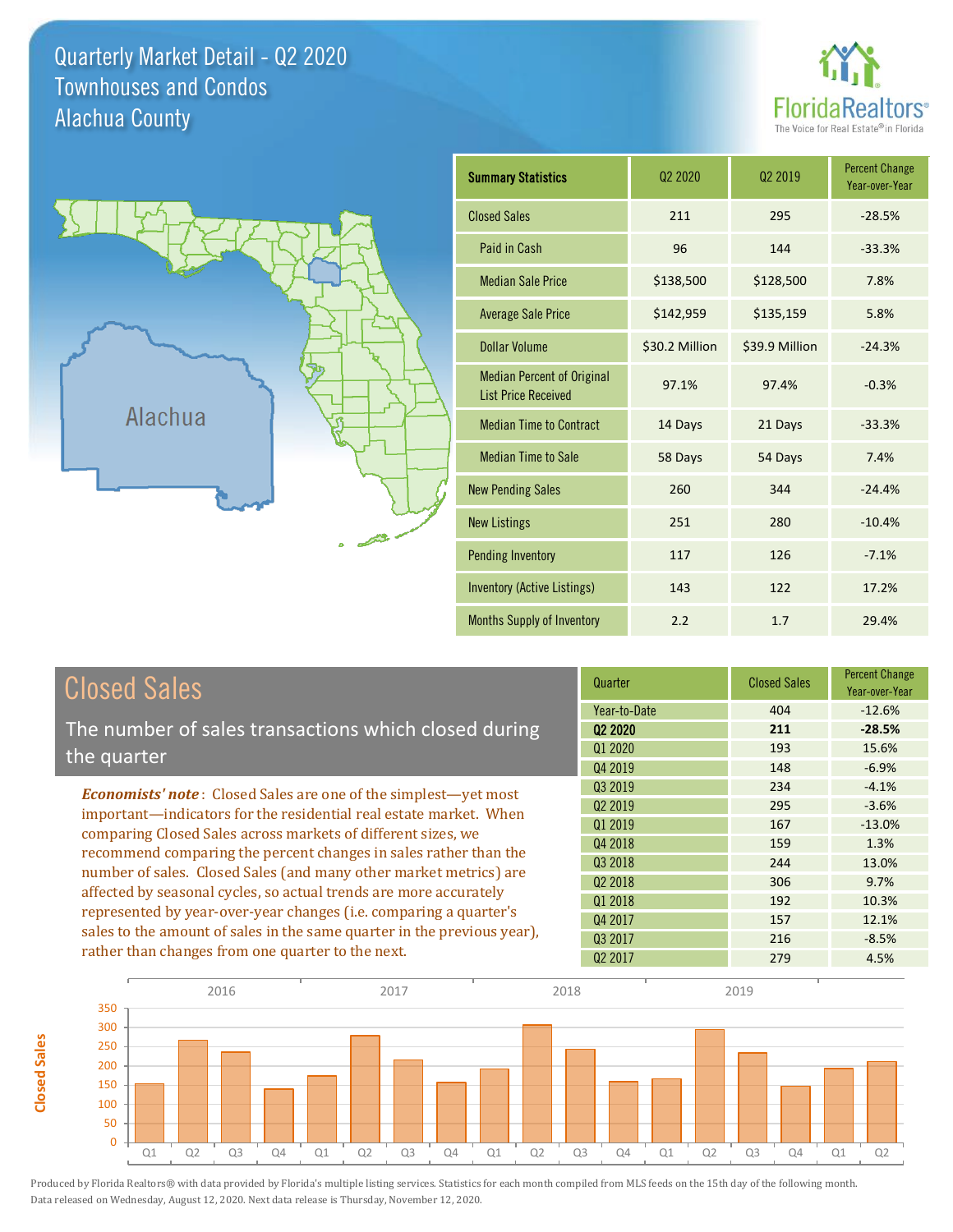

## Closed Sales by Sale Price

The number of sales transactions which closed during the quarter

*Economists' note:* Closed Sales are one of the simplest—yet most important—indicators for the residential real estate market. When comparing Closed Sales across markets of different sizes, we recommend comparing the percent changes in sales rather than the number of sales. Closed Sales (and many other market metrics) are affected by seasonal cycles, so actual trends are more accurately represented by year-over-year changes (i.e. comparing a quarter's sales to the amount of sales in the same quarter in the previous year), rather than changes from one quarter to the next.

| <b>Sale Price</b>     | <b>Closed Sales</b> | <b>Percent Change</b><br>Year-over-Year |
|-----------------------|---------------------|-----------------------------------------|
| Less than \$50,000    | $\mathbf{1}$        | $-85.7%$                                |
| \$50,000 - \$99,999   | 42                  | $-44.7%$                                |
| $$100,000 - $149,999$ | 81                  | $-35.7%$                                |
| $$150,000 - $199,999$ | 62                  | 19.2%                                   |
| \$200,000 - \$249,999 | 16                  | $-36.0%$                                |
| \$250,000 - \$299,999 | 7                   | 16.7%                                   |
| \$300,000 - \$399,999 | $\mathcal{P}$       | 0.0%                                    |
| \$400,000 - \$599,999 | $\Omega$            | $-100.0%$                               |
| \$600,000 - \$999,999 | $\Omega$            | N/A                                     |
| \$1,000,000 or more   | ŋ                   | N/A                                     |



### Median Time to Contract by Sale Price The median number of days between the listing date and contract date for all Closed Sales during the quarter

*Economists' note* : Like Time to Sale, Time to Contract is a measure of the length of the home selling process calculated for sales which closed during the quarter. The difference is that Time to Contract measures the number of days between the initial listing of a property and the signing of the contract which eventually led to the closing of the sale. When the gap between Median Time to Contract and Median Time to Sale grows, it is usually a sign of longer closing times and/or declining numbers of cash sales.

| <b>Sale Price</b>     | <b>Median Time to</b><br>Contract | <b>Percent Change</b><br>Year-over-Year |
|-----------------------|-----------------------------------|-----------------------------------------|
| Less than \$50,000    | 107 Days                          | $-38.5%$                                |
| $$50,000 - $99,999$   | 12 Days                           | $-50.0%$                                |
| $$100,000 - $149,999$ | 11 Days                           | $-21.4%$                                |
| $$150,000 - $199,999$ | 14 Days                           | 7.7%                                    |
| \$200,000 - \$249,999 | 51 Days                           | 13.3%                                   |
| \$250,000 - \$299,999 | 84 Days                           | 82.6%                                   |
| \$300,000 - \$399,999 | 64 Days                           | $-60.0%$                                |
| \$400,000 - \$599,999 | (No Sales)                        | N/A                                     |
| \$600,000 - \$999,999 | (No Sales)                        | N/A                                     |
| \$1,000,000 or more   | (No Sales)                        | N/A                                     |



Produced by Florida Realtors® with data provided by Florida's multiple listing services. Statistics for each month compiled from MLS feeds on the 15th day of the following month. Data released on Wednesday, August 12, 2020. Next data release is Thursday, November 12, 2020.

**Median Time to Contract**

**Median Time to Contract**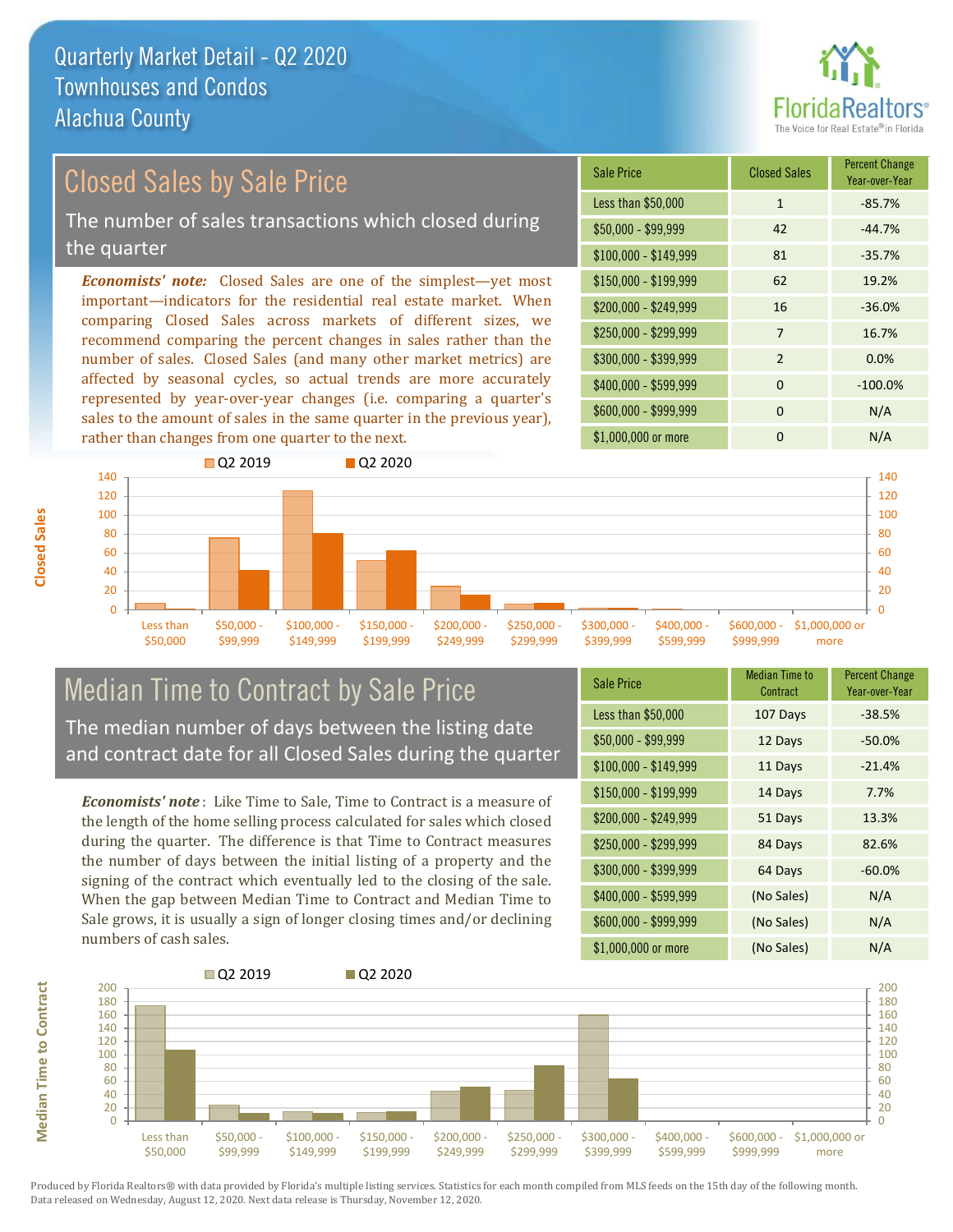

## New Listings by Initial Listing Price

The number of properties put onto the market during the quarter

*Economists' note:* New Listings tend to rise in delayed response to increasing prices, so they are often seen as a lagging indicator of market health. As prices rise, potential sellers raise their estimations of value—and in the most recent cycle, rising prices have freed up many potential sellers who were previously underwater on their mortgages. Note that in our calculations, we take care to not include properties that were recently taken off the market and quickly relisted, since these are not really *new* listings.

| <b>Initial Listing Price</b> | <b>New Listings</b> | <b>Percent Change</b><br>Year-over-Year |
|------------------------------|---------------------|-----------------------------------------|
| Less than \$50,000           | $\mathcal{P}$       | $-60.0%$                                |
| $$50,000 - $99,999$          | 52                  | $-27.8%$                                |
| $$100,000 - $149,999$        | 92                  | $-25.2%$                                |
| $$150,000 - $199,999$        | 81                  | 50.0%                                   |
| \$200,000 - \$249,999        | 16                  | 23.1%                                   |
| \$250,000 - \$299,999        | 5                   | $-37.5%$                                |
| \$300,000 - \$399,999        | $\mathcal{P}$       | 0.0%                                    |
| \$400,000 - \$599,999        | $\Omega$            | $-100.0%$                               |
| \$600,000 - \$999,999        | $\mathbf{1}$        | 0.0%                                    |
| \$1,000,000 or more          | ŋ                   | N/A                                     |



### Inventory by Current Listing Price The number of property listings active at the end of the quarter

*Economists' note* : There are a number of ways to define and calculate Inventory. Our method is to simply count the number of active listings on the last day of the quarter, and hold this number to compare with the same quarter the following year. Inventory rises when New Listings are outpacing the number of listings that go off-market (regardless of whether they actually sell). Likewise, it falls when New Listings aren't keeping up with the rate at which homes are going offmarket.

| <b>Current Listing Price</b> | Inventory | <b>Percent Change</b><br>Year-over-Year |
|------------------------------|-----------|-----------------------------------------|
| Less than \$50,000           | $\Omega$  | $-100.0%$                               |
| $$50,000 - $99,999$          | 40        | 5.3%                                    |
| $$100,000 - $149,999$        | 42        | 7.7%                                    |
| $$150,000 - $199,999$        | 29        | 70.6%                                   |
| \$200,000 - \$249,999        | 13        | 62.5%                                   |
| \$250,000 - \$299,999        | 9         | 12.5%                                   |
| \$300,000 - \$399,999        | 4         | 0.0%                                    |
| \$400,000 - \$599,999        | 3         | 0.0%                                    |
| \$600,000 - \$999,999        | 3         | 200.0%                                  |
| \$1,000,000 or more          | 0         | N/A                                     |



Produced by Florida Realtors® with data provided by Florida's multiple listing services. Statistics for each month compiled from MLS feeds on the 15th day of the following month. Data released on Wednesday, August 12, 2020. Next data release is Thursday, November 12, 2020.

**Inventory**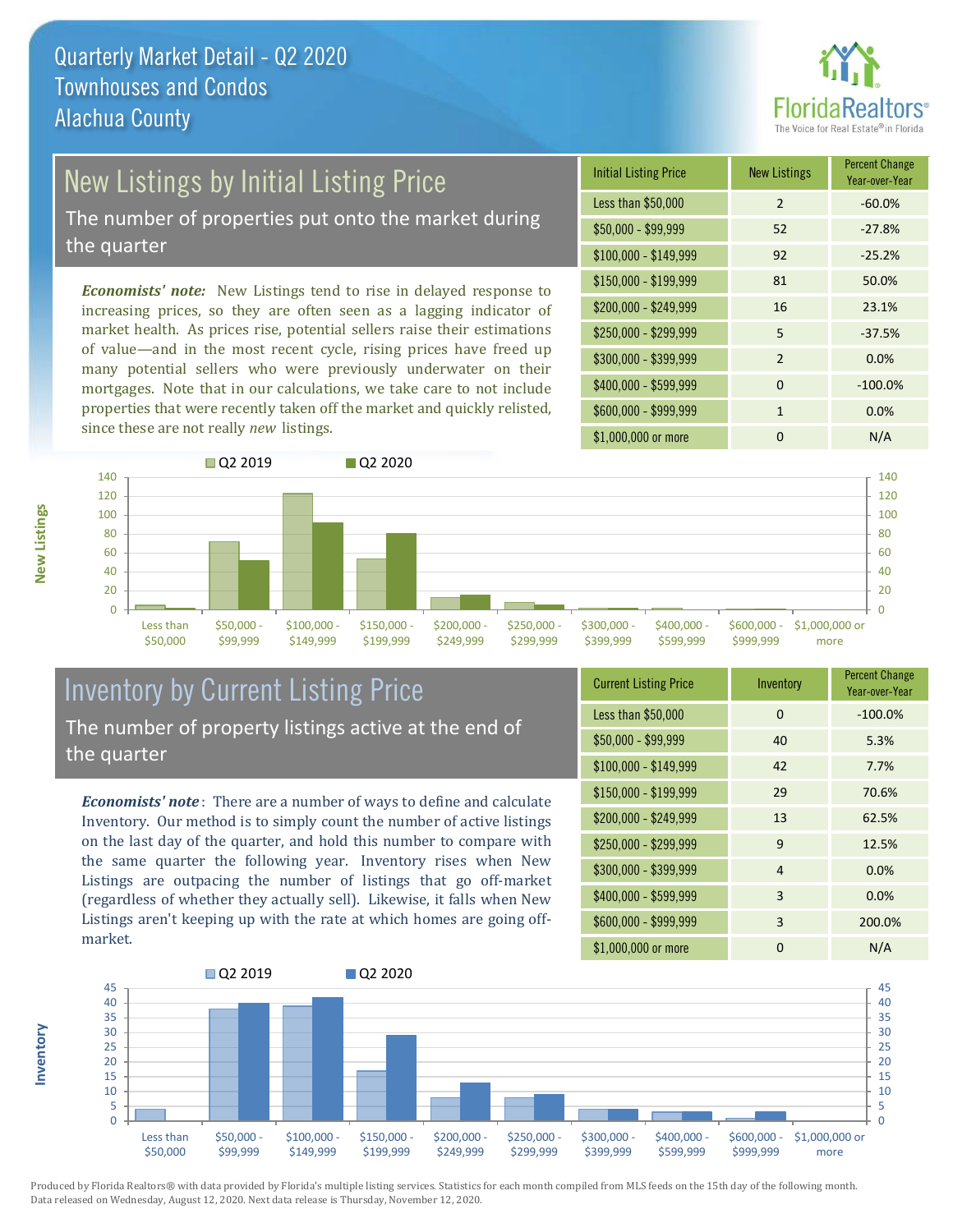Quarterly Distressed Market - Q2 2020 Alachua County Townhouses and Condos



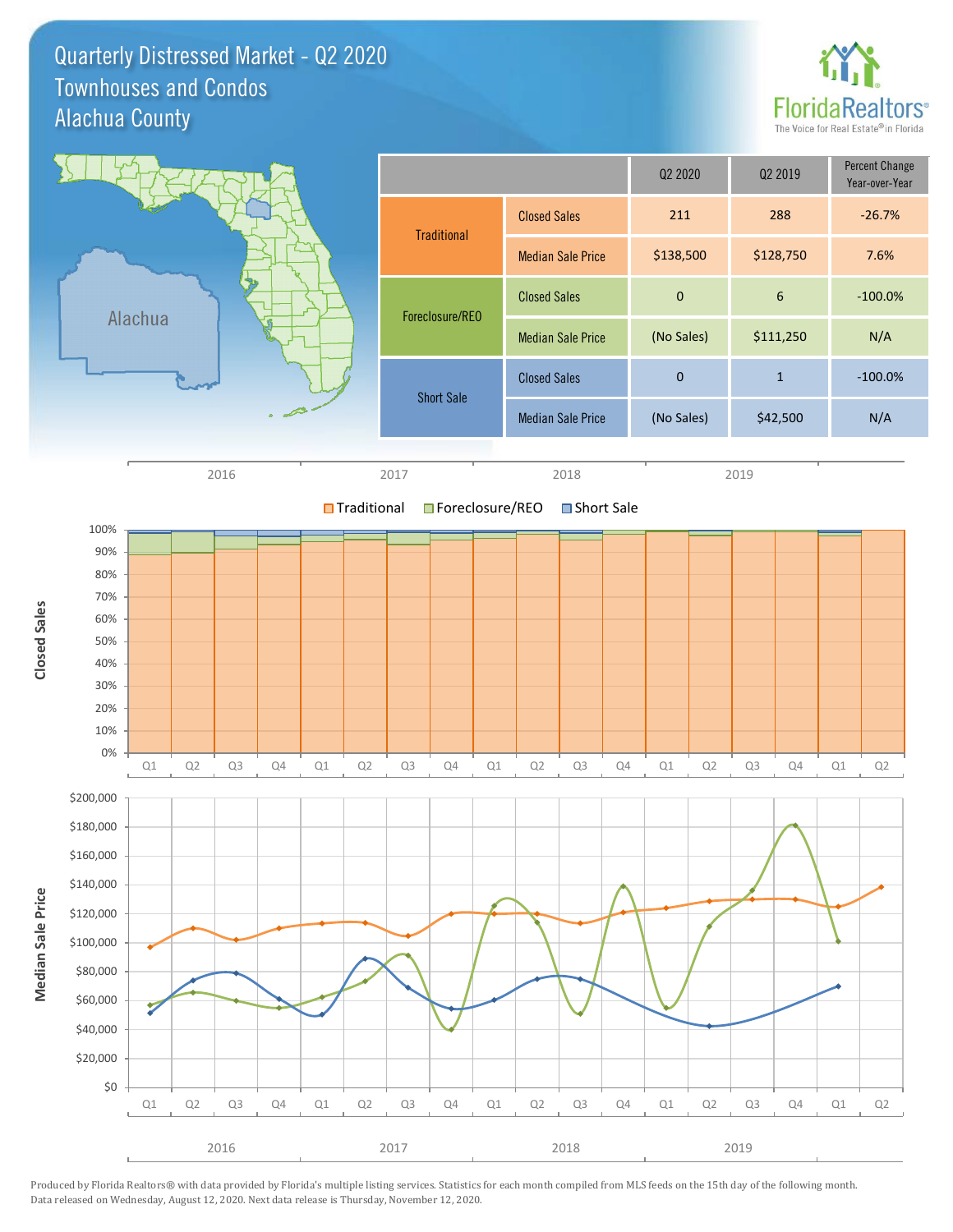### Quarterly Market Detail - Q2 2020 Alachua County Manufactured Homes





**Closed Sales**

**Closed Sales** 

| <b>Summary Statistics</b>                                       | Q <sub>2</sub> 20 <sub>20</sub> | Q <sub>2</sub> 2019 | <b>Percent Change</b><br>Year-over-Year |
|-----------------------------------------------------------------|---------------------------------|---------------------|-----------------------------------------|
| <b>Closed Sales</b>                                             | 38                              | 37                  | 2.7%                                    |
| Paid in Cash                                                    | 20                              | 20                  | 0.0%                                    |
| <b>Median Sale Price</b>                                        | \$140,250                       | \$85,000            | 65.0%                                   |
| <b>Average Sale Price</b>                                       | \$131,345                       | \$101,318           | 29.6%                                   |
| Dollar Volume                                                   | \$5.0 Million                   | \$3.7 Million       | 33.1%                                   |
| <b>Median Percent of Original</b><br><b>List Price Received</b> | 94.6%                           | 93.9%               | 0.7%                                    |
| <b>Median Time to Contract</b>                                  | 53 Days                         | 69 Days             | $-23.2%$                                |
| <b>Median Time to Sale</b>                                      | 103 Days                        | 95 Days             | 8.4%                                    |
| <b>New Pending Sales</b>                                        | 51                              | 49                  | 4.1%                                    |
| <b>New Listings</b>                                             | 40                              | 33                  | 21.2%                                   |
| Pending Inventory                                               | 39                              | 26                  | 50.0%                                   |
| Inventory (Active Listings)                                     | 29                              | 40                  | $-27.5%$                                |
| Months Supply of Inventory                                      | 2.8                             | 3.9                 | $-28.2%$                                |

| <b>Closed Sales</b>                                                     | Quarter             | <b>Closed Sales</b> | <b>Percent Change</b><br>Year-over-Year |
|-------------------------------------------------------------------------|---------------------|---------------------|-----------------------------------------|
|                                                                         | Year-to-Date        | 59                  | $-13.2%$                                |
| The number of sales transactions which closed during                    | 02 2020             | 38                  | 2.7%                                    |
| the quarter                                                             | Q1 2020             | 21                  | $-32.3%$                                |
|                                                                         | Q4 2019             | 28                  | 3.7%                                    |
| <b>Economists' note:</b> Closed Sales are one of the simplest-yet most  | Q3 2019             | 36                  | 24.1%                                   |
| important-indicators for the residential real estate market. When       | Q <sub>2</sub> 2019 | 37                  | 12.1%                                   |
| comparing Closed Sales across markets of different sizes, we            | 01 2019             | 31                  | 72.2%                                   |
| recommend comparing the percent changes in sales rather than the        | Q4 2018             | 27                  | $-12.9%$                                |
|                                                                         | Q3 2018             | 29                  | 3.6%                                    |
| number of sales. Closed Sales (and many other market metrics) are       | 02 2018             | 33                  | $-29.8%$                                |
| affected by seasonal cycles, so actual trends are more accurately       | Q1 2018             | 18                  | $-28.0\%$                               |
| represented by year-over-year changes (i.e. comparing a quarter's       | Q4 2017             | 31                  | $-16.2%$                                |
| sales to the amount of sales in the same quarter in the previous year), | 03 2017             | 28                  | $-24.3%$                                |
| rather than changes from one quarter to the next.                       | Q <sub>2</sub> 2017 | 47                  | 74.1%                                   |

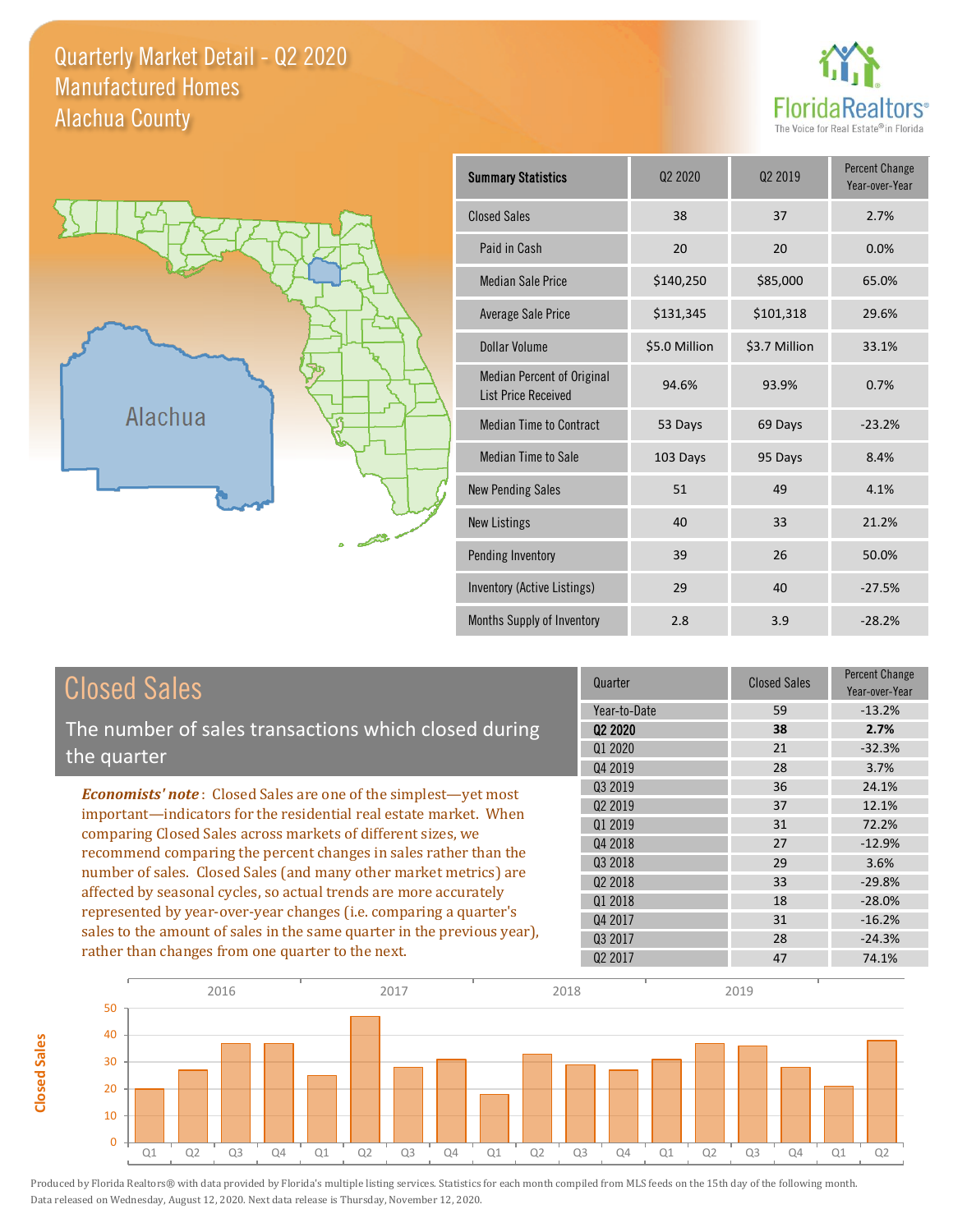

## Closed Sales by Sale Price

The number of sales transactions which closed during the quarter

*Economists' note:* Closed Sales are one of the simplest—yet most important—indicators for the residential real estate market. When comparing Closed Sales across markets of different sizes, we recommend comparing the percent changes in sales rather than the number of sales. Closed Sales (and many other market metrics) are affected by seasonal cycles, so actual trends are more accurately represented by year-over-year changes (i.e. comparing a quarter's sales to the amount of sales in the same quarter in the previous year), rather than changes from one quarter to the next.

| <b>Sale Price</b>     | <b>Closed Sales</b> | <b>Percent Change</b><br>Year-over-Year |
|-----------------------|---------------------|-----------------------------------------|
| Less than \$50,000    | 3                   | 0.0%                                    |
| \$50,000 - \$99,999   | 5                   | $-72.2%$                                |
| $$100,000 - $149,999$ | 16                  | 45.5%                                   |
| $$150,000 - $199,999$ | 12                  | 200.0%                                  |
| \$200,000 - \$249,999 | $\overline{2}$      | 100.0%                                  |
| \$250,000 - \$299,999 | $\Omega$            | N/A                                     |
| \$300,000 - \$399,999 | 0                   | N/A                                     |
| \$400,000 - \$599,999 | 0                   | N/A                                     |
| \$600,000 - \$999,999 | $\Omega$            | N/A                                     |
| \$1,000,000 or more   | ი                   | N/A                                     |



### Median Time to Contract by Sale Price The median number of days between the listing date and contract date for all Closed Sales during the quarter

*Economists' note* : Like Time to Sale, Time to Contract is a measure of the length of the home selling process calculated for sales which closed during the quarter. The difference is that Time to Contract measures the number of days between the initial listing of a property and the signing of the contract which eventually led to the closing of the sale. When the gap between Median Time to Contract and Median Time to Sale grows, it is usually a sign of longer closing times and/or declining numbers of cash sales.

| Sale Price            | Median Time to<br>Contract | <b>Percent Change</b><br>Year-over-Year |
|-----------------------|----------------------------|-----------------------------------------|
| Less than \$50,000    | 47 Days                    | $-34.7%$                                |
| $$50,000 - $99,999$   | 37 Days                    | $-30.2%$                                |
| $$100,000 - $149,999$ | 48 Days                    | $-31.4%$                                |
| $$150,000 - $199,999$ | 69 Days                    | 527.3%                                  |
| \$200,000 - \$249,999 | 223 Days                   | 142.4%                                  |
| \$250,000 - \$299,999 | (No Sales)                 | N/A                                     |
| \$300,000 - \$399,999 | (No Sales)                 | N/A                                     |
| \$400,000 - \$599,999 | (No Sales)                 | N/A                                     |
| \$600,000 - \$999,999 | (No Sales)                 | N/A                                     |
| \$1,000,000 or more   | (No Sales)                 | N/A                                     |



Produced by Florida Realtors® with data provided by Florida's multiple listing services. Statistics for each month compiled from MLS feeds on the 15th day of the following month. Data released on Wednesday, August 12, 2020. Next data release is Thursday, November 12, 2020.

**Median Time to Contract**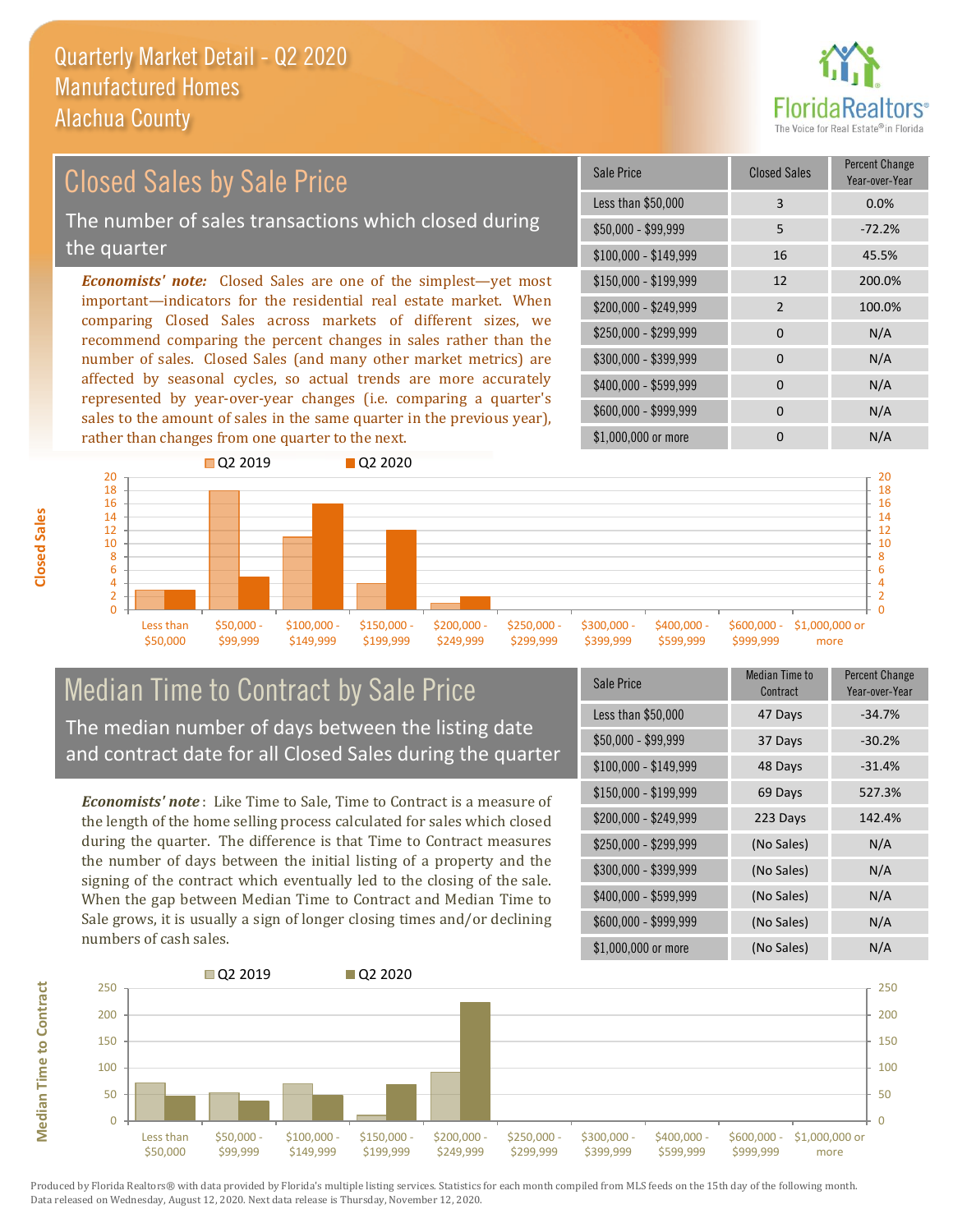

# New Listings by Initial Listing Price

The number of properties put onto the market during the quarter

*Economists' note:* New Listings tend to rise in delayed response to increasing prices, so they are often seen as a lagging indicator of market health. As prices rise, potential sellers raise their estimations of value—and in the most recent cycle, rising prices have freed up many potential sellers who were previously underwater on their mortgages. Note that in our calculations, we take care to not include properties that were recently taken off the market and quickly relisted, since these are not really *new* listings.

| <b>Initial Listing Price</b> | <b>New Listings</b> | <b>Percent Change</b><br>Year-over-Year |
|------------------------------|---------------------|-----------------------------------------|
| Less than \$50,000           | $\mathbf{1}$        | $-85.7%$                                |
| \$50,000 - \$99,999          | 10                  | 11.1%                                   |
| $$100,000 - $149,999$        | 13                  | 116.7%                                  |
| \$150,000 - \$199,999        | 9                   | 50.0%                                   |
| \$200,000 - \$249,999        | 6                   | 20.0%                                   |
| \$250,000 - \$299,999        | 0                   | N/A                                     |
| \$300,000 - \$399,999        | $\mathbf{1}$        | N/A                                     |
| \$400,000 - \$599,999        | $\Omega$            | N/A                                     |
| \$600,000 - \$999,999        | $\Omega$            | N/A                                     |
| \$1,000,000 or more          | ი                   | N/A                                     |



### Inventory by Current Listing Price The number of property listings active at the end of the quarter

*Economists' note* : There are a number of ways to define and calculate Inventory. Our method is to simply count the number of active listings on the last day of the quarter, and hold this number to compare with the same quarter the following year. Inventory rises when New Listings are outpacing the number of listings that go off-market (regardless of whether they actually sell). Likewise, it falls when New Listings aren't keeping up with the rate at which homes are going offmarket.

|  | <b>Current Listing Price</b> | Inventory      | Percent Change<br>Year-over-Year |
|--|------------------------------|----------------|----------------------------------|
|  | Less than \$50,000           | 0              | $-100.0%$                        |
|  | $$50,000 - $99,999$          | 6              | $-40.0%$                         |
|  | $$100,000 - $149,999$        | 11             | 10.0%                            |
|  | $$150,000 - $199,999$        | 4              | $-20.0%$                         |
|  | \$200,000 - \$249,999        | 3              | $-40.0%$                         |
|  | \$250,000 - \$299,999        | $\mathbf{1}$   | 0.0%                             |
|  | \$300,000 - \$399,999        | $\mathbf{1}$   | N/A                              |
|  | \$400,000 - \$599,999        | $\mathbf{1}$   | 0.0%                             |
|  | \$600,000 - \$999,999        | 0              | N/A                              |
|  | \$1,000,000 or more          | $\mathfrak{p}$ | N/A                              |



Produced by Florida Realtors® with data provided by Florida's multiple listing services. Statistics for each month compiled from MLS feeds on the 15th day of the following month. Data released on Wednesday, August 12, 2020. Next data release is Thursday, November 12, 2020.

**Inventory**